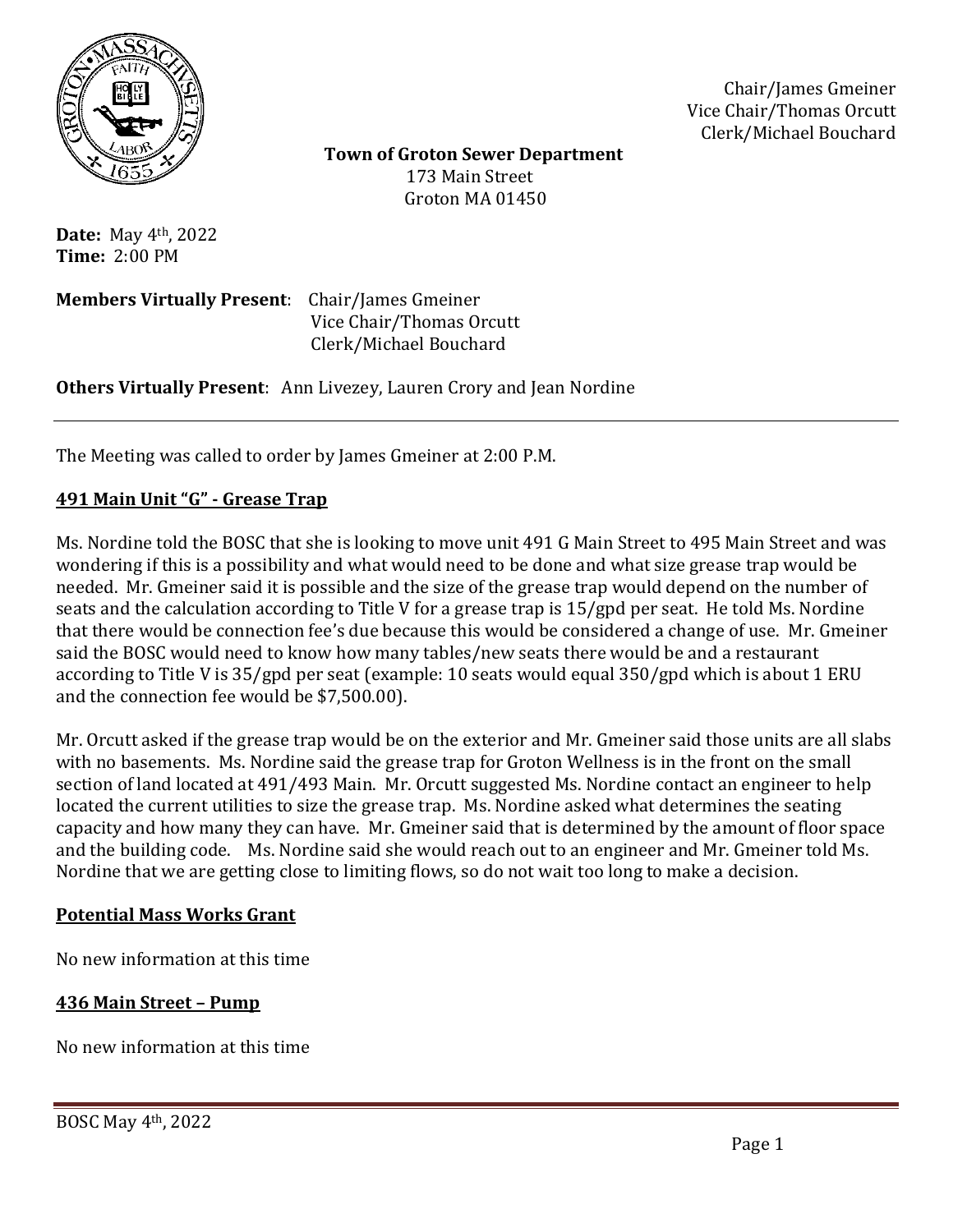#### **Review I&I Study**

Mr. Gmeiner said the manholes need to be redone with new grout/brickwork, he said he spoke with Mr. Brinkman and they are all set to go, but then he found out Mr. Delaney is willing to get it done. Mr. Orcutt feels Mr. Delaney should just do it because it will go along with his scheduled work being done. Mr. Gmeiner asked that an email be sent to Mr. Delaney requesting that all brickwork needs to be removed and repaired.

## **Pepperell IMA**

Mr. Gmeiner asked the BOSC if anyone has had time to review the list that Mr. Rafferty sent over. He said he made some edits and Mr. Bouchard said he is ok with the list and just feels like it may need some structure. Mr. Gmeiner said he would send the list over to Pepperell for discussion.

Mr. Bouchard asked if we are paying top rate to Pepperell and Mr. Gmeiner said "no" we are to Ayer. He said we are responsible for 25% of the WWTP and Mr. Bouchard said with the most recent rate increase he would like to keep the rate payers in mind.

Mr. Gmeiner suggested we add to have the air valves/gate valves inspected and maintenanced to the IMA. Mr. Orcutt asked if we don't add any low-pressure service mains, if we have an issue it needs to be flushed would we would have to pay extra for them to flush. Mr. Rafferty said the low-pressure lines were not included in the collection system O&M costs. Mr. Gmeiner said Mr. Brinkman did not add because he said there is no need to maintenance and it seems we beg to differ. Mr. Gmeiner said his concern is in the total length of pipe being used whether he included the low-pressure lines and not the force mains, so we need to find out what pipe are included in the calculations. Mr. Gmeiner told the BOSC if we were not including the force main and the low-pressure lines then our percentage of pipe being used would change. If we do include, we are increasing the pipes in Groton and Mr. Rafferty shows about a 1% difference in cost, but we would need to confirm this.

Mr. Orcutt said they need to be included because if there is an issue, we need to be able to call Pepperell to handle because we do not have anyone in Groton. Mr. Gmeiner said this may be an increase in cost and Mr. Bouchard said that it would issue, increase allocation of pipe but we would get maintenance on them.

Mr. Gmeiner said we should review the difficulty factor and possibly consider getting this lowered. He also feels we need to see the staffing plan for 12-months and overhead costs. Mr. Gmeiner said he would make some edits as discussed and send out to the BOSC for review. Mr. Bouchard suggested adding a section for review once the IMA gets going, we have a 6-month review then maybe annual after that.

#### **Review Nod Road Pump Station and Flow Evaluations**

No updates at this time

# **Groton Hill Music – Plan-Review/Construction Discussion**

No updates at this time